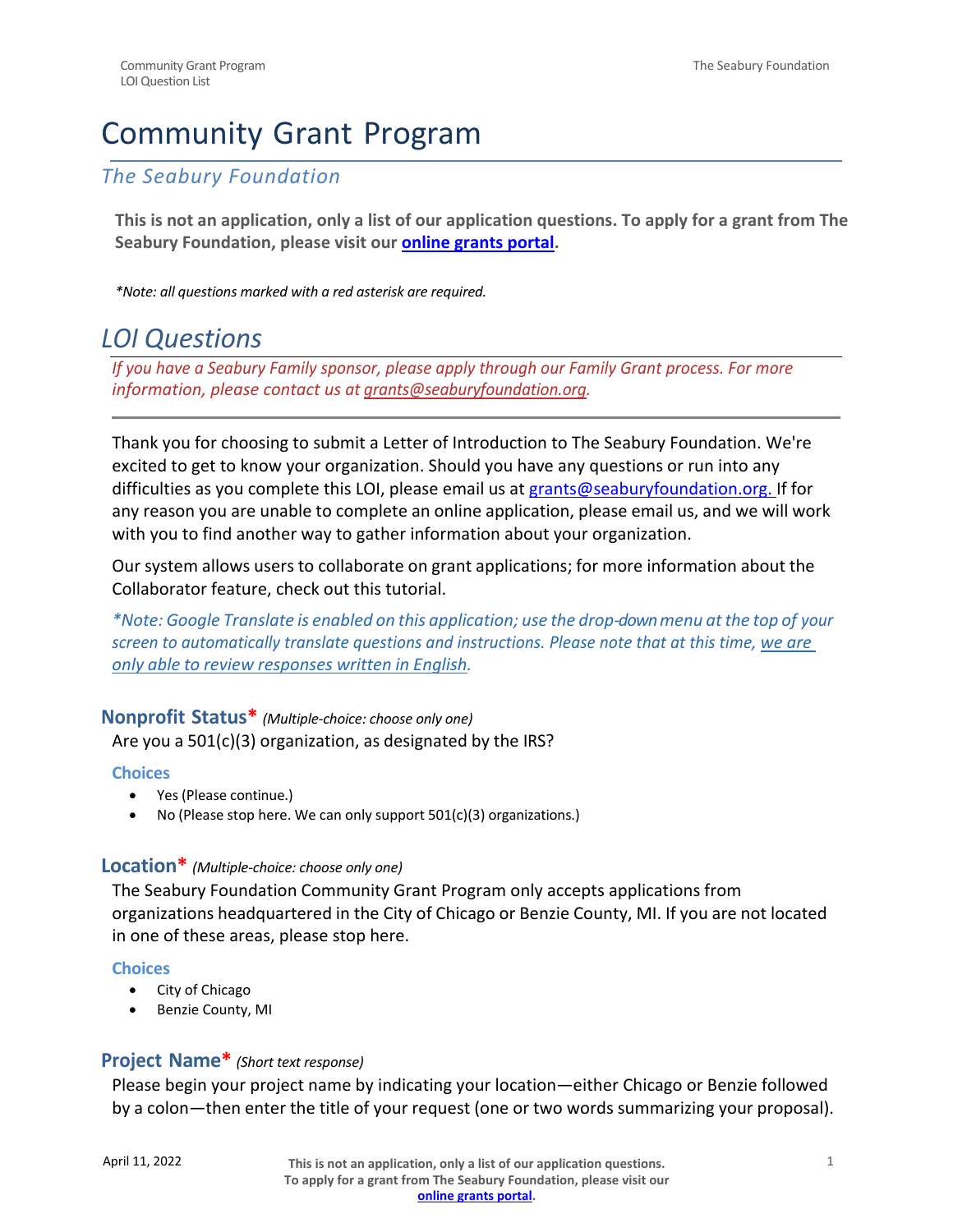If you're seeking general operating support, enter "General Operating" as the title. If you're seeking support for a specific project or program, please enter the name of that project or program as the title.

Here are some examples:

- Chicago: General Operating
- Chicago: In-school Dance Workshop
- Benzie: General Operating
- Benzie: Community Food Pantry

### **Programmatic Approach\*** *(Multiple-choice: choose one)*

Is education a primary component of your work? If you cannot comfortably say yes to this question, you are probably not a fit for our Community Grant Program.

*\*Note: If you are unsure about your response, please contact us at [grants@seaburyfoundation.org](mailto:grants@seaburyfoundation.org)  to discuss how your work aligns with the foundation's priorities.*

### **Choices**

- Yes
- No

### **Focus Area(s)\*** *(Multiple-choice: choose one or more)*

The Seabury Foundation makes grants in the six focus areas listed below. Further information on how we understand each of these is available on our [website. P](https://seaburyfoundation.org/applying-for-a-grant/)lease indicate which of the following align best with your work. Check all that apply.

### **Choices**

- Academic Support
- Arts Enrichment
- Career Development
- Community Connection
- Environmental Sustainability
- Wellness

### **Diversity, Equity, Inclusion, & Access\*** *(Text response)*

We understand that these words mean different things to different people. Please tell us what they mean to you and how they manifest in your organization and its work. If you have a DEIA statement, please just copy and paste it below or share a link.

*\*Note: We want you to be able to respond to thisimportant question fully, and we have hopefully provided the space necessary to do so. You should notfeel pressure to fill all ofthis space; the character count is not an expectation, simply a maximum. If you can say it in fewer words, great.*

*This response is limited to 3,500 characters (roughly 575 words or about 1 page single-spaced).*

# **Tell us about yourself. (New Applicants Only)\*** *(Text response and/or file upload)* If your organization has received a grant from The Seabury Foundation in the last three years,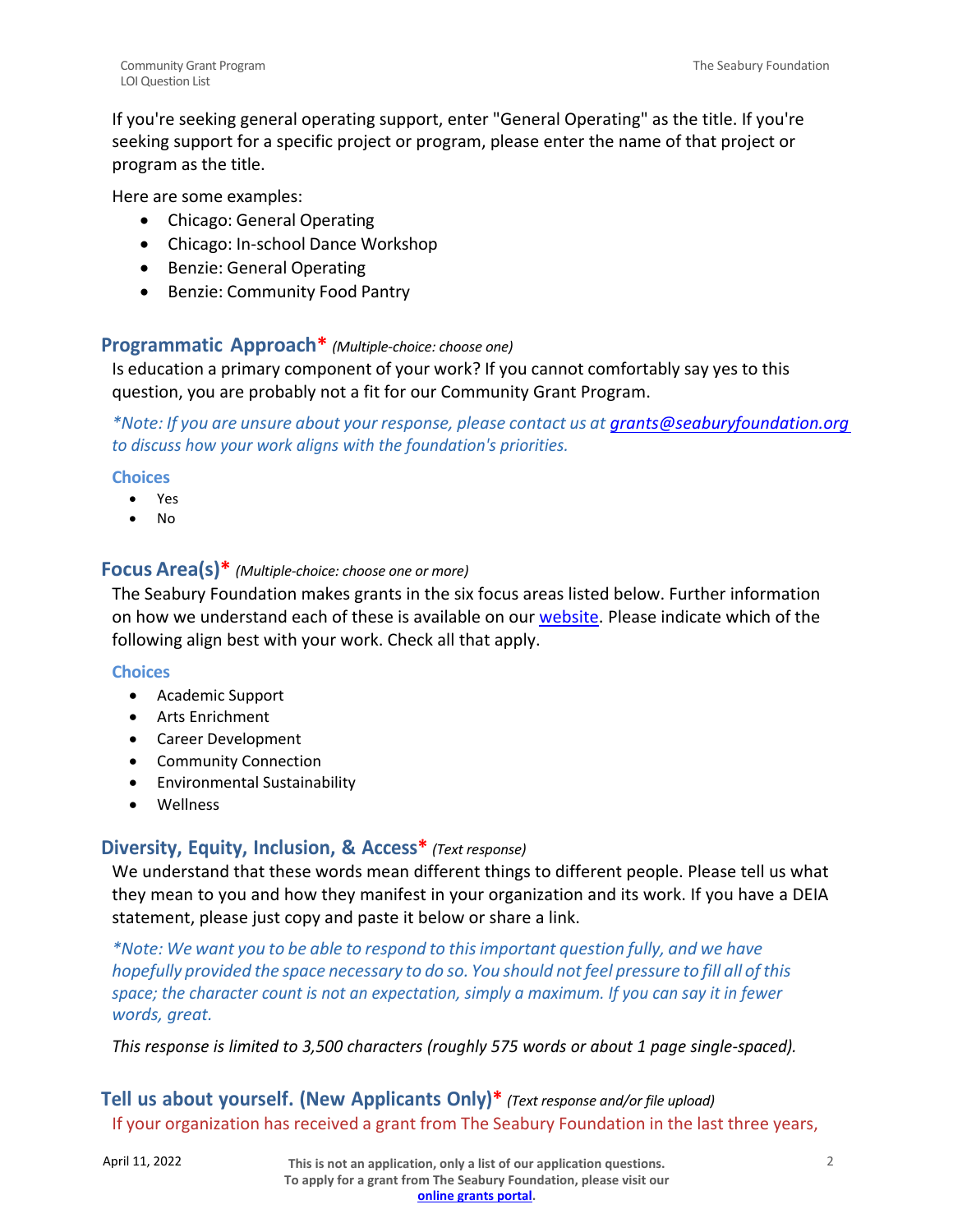### please simply put "n/a" in the box below and move to the next question.

### Who are you? What do you do? Why does it matter?

To provide you maximum flexibility in responding to this prompt, we will happily accept text, video or audio files, weblinks, or anything else that makes sense to share with us. We want you to be able to answer these questions in the way that best supports your work.

*\*Note: We are happy to review whatever you choose to submit, but please do not feel obligated to do any more than the minimum required to answer the above questions. Further, our interest isin the content of your responses, not the level of polish,so please don't agonize over the small details.*

### **Format Specific Instructions:**

**Text:** In the interest of saving you time, if you have an LOI already prepared that answers these questions, please copy and paste it below. (Or, if you have a PDF, just use the upload button.) Don't worry if it was written to another funder's specifications, and if you are seeking general operating support, don't worry if it describes a specific program or project—we just want to get a sense of who you are. Alternatively, if you prefer to write something new, feel free!

\*Note: We want you to be able to share your work with us as easily as possible and have opted to *provide the maximum number of charactersthe system will allow (10,000 characters). You should not feel pressure to fill all of this space; the character count is not an expectation, simply a maximum. If you can say it in fewer words, great.*

**Audio or Video:** Instead of (or in addition to) text, you can share audio or video. If possible, a link would be best, or you can upload a file below (6 MB max).

**Weblinks:** If there are sections of your website that you'd like to highlight or other links you'd like to share, please paste them below.

**Anything else:** If you've got other materials that answer the prompt, but don't fit the above categories, we're open! Please upload or share a link below.

*This response is limited to 10,000 characters (roughly 1,600 words or about 3.5 pages single- spaced).*

**Bring us up to speed. (Returning Grantees Only)\*** *(Text response and/or file upload)* If you are a new applicant to the Seabury Foundation or if you have not received a grant from us in the last three years, please put "n/a" in the box below.

In lieu of requesting a formal report, we ask instead that you use the space below to provide an overview of the period following your most recent grant from The Seabury Foundation. Please share any program highlights, including key impact measures and significant accomplishments. Please also let us know of any challenges or opportunities that arose during this period. And if there have been major changes to your work or organization (e.g., new approaches, programmatic shifts, or changes in leadership), please tell us about those as well.

If you have prepared a report for another funder that covers this time period, feel free to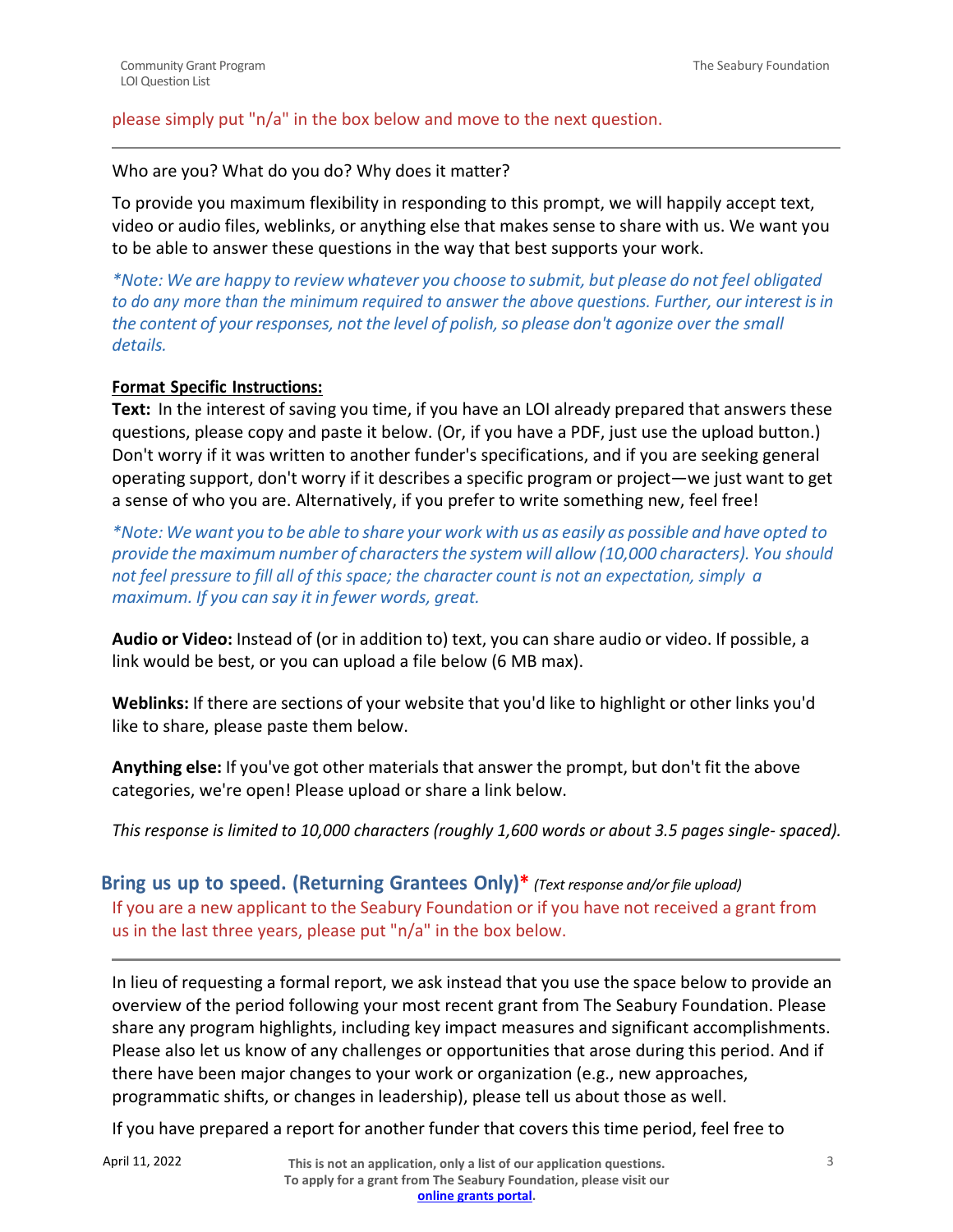### upload it here, or copy and paste below.

\*Note: We want you to be able to share your work with us as easily as possible and have opted to *provide the maximum number of charactersthe system will allow (10,000 characters). You should not feel pressure to fill all of this space; the character count is not an expectation, simply a maximum. If you can say it in fewer words, great.*

*This response is limited to 10,000 characters (roughly 1,600 words or about 3.5 pages single- spaced).*

## **Additional Uploads (optional)** *(File upload)*

If you have something else to share, please do so here.

# *Feedback on the Process (optional)*

We welcome any and all feedback you might choose to share about our process. Your responses will not have any impact on our review of your materials; rather, they will help us do a better job of making sure our application is as clear and easy to complete as possible.

**Roughly how long did it take you to complete this LOI?** *(Text response) Character Limit: 250*

**Were the instructions clear? If not, how could they be improved?** *(Text response) Character Limit: 1500*

# **Were you able to submit preexisting materials or did you have to create something**

**new for this LOI?** *(Text response)*

*Character Limit: 250*

### **Any other feedback?** *(Text response)*

*Character Limit: 5000*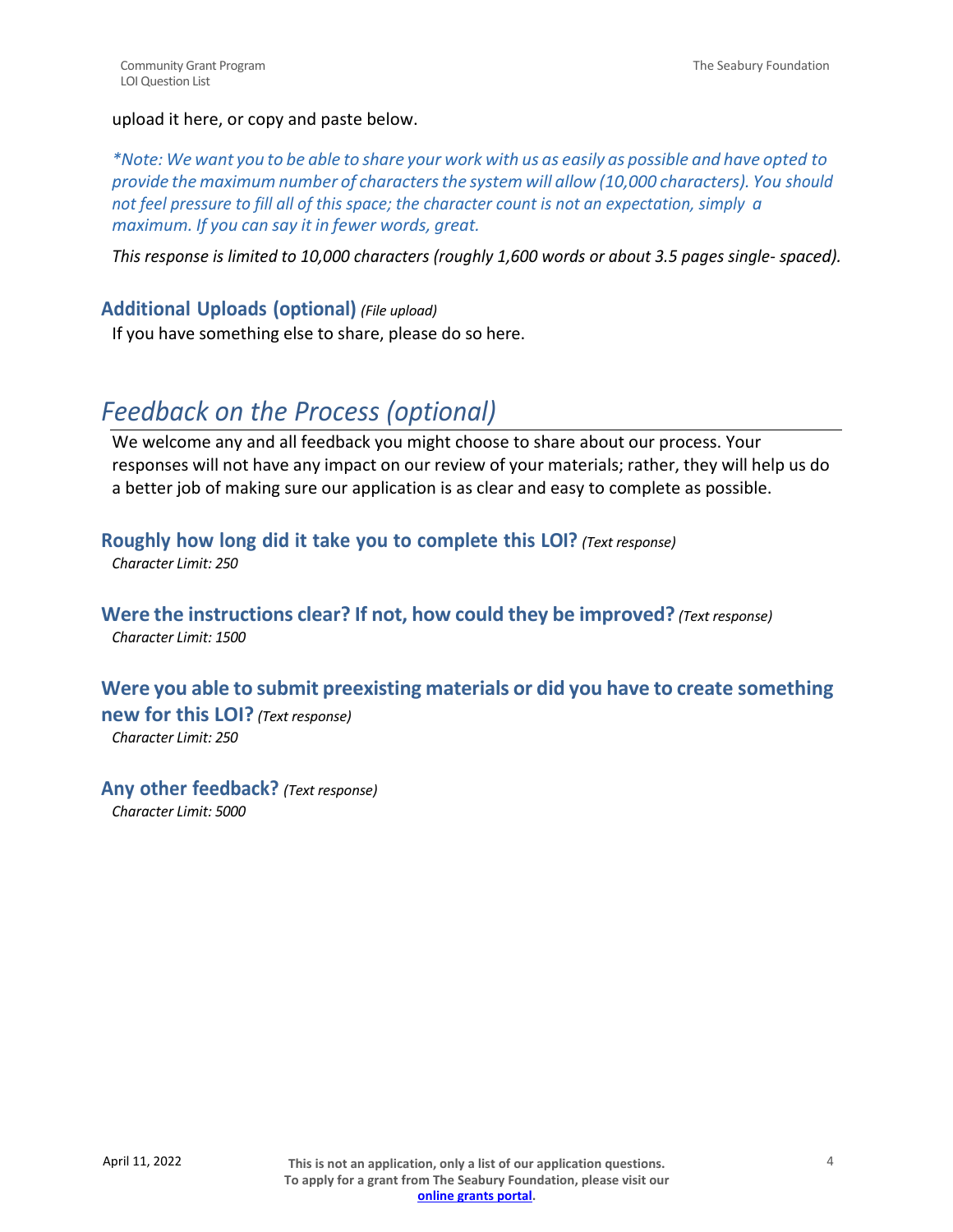# Community Grant Program

*The Seabury Foundation*

**This is not an application, only a list of our application questions. To apply for a grant from The Seabury Foundation, please visit our [online grants portal.](https://www.grantinterface.com/Home/Logon?urlkey=seaburyfoundation)**

*\*Note: all questions marked with a red asterisk are required.*

# *Basic Info*

If you have a Seabury Family sponsor, please apply through our Family Grant process. For more information, please contact us at [grants@seaburyfoundation.org.](mailto:grants@seaburyfoundation.org)

Thank you for taking the time to complete the next stage of our application process. Should you have any questions or run into any difficulties as you work through this full proposal, please email us a[t grants@seaburyfoundation.org. I](mailto:grants@seaburyfoundation.org)f for any reason you are unable to complete an online application, please [email us a](mailto:grants@seaburyfoundation.org)nd we will find another way to collect this information.

Our system allows users to collaborate on grant applications; for more information about the Collaborator feature, check out [this tutoria](https://support.foundant.com/hc/en-us/articles/4523887747223-Applicant-Tutorial-Collaborator)l.

*\*Note: Google Translate is enabled on this application; use the drop-down menu at the top of your screen to automatically translate questions and instructions. Please note that at this time, we are only able to review responses written in English.*

# **Profile Confirmation\*** *(Multiple choice: choose one)*

Please confirm that your organization and user profiles are up-to-date and accurate. In particular, please double-check that your contact information is correct.

### **Choices**

• Yes, our information is up to date.

# **Nonprofit Status** *(Read-only—response shared from LOI form)* Are you a 501(c)(3) organization, as designated by the IRS?

### **Choices**

- Yes (Please continue.)
- No (Please stop here. We can only support 501(c)(3) organizations.)

### **Location** *(Read-only—response shared from LOI form)*

The Seabury Foundation Community Grant Program only accepts applications from organizations headquartered in the City of Chicago or Benzie County, MI. If you are not located in one of these areas, please stop here.

### **Choices**

• City of Chicago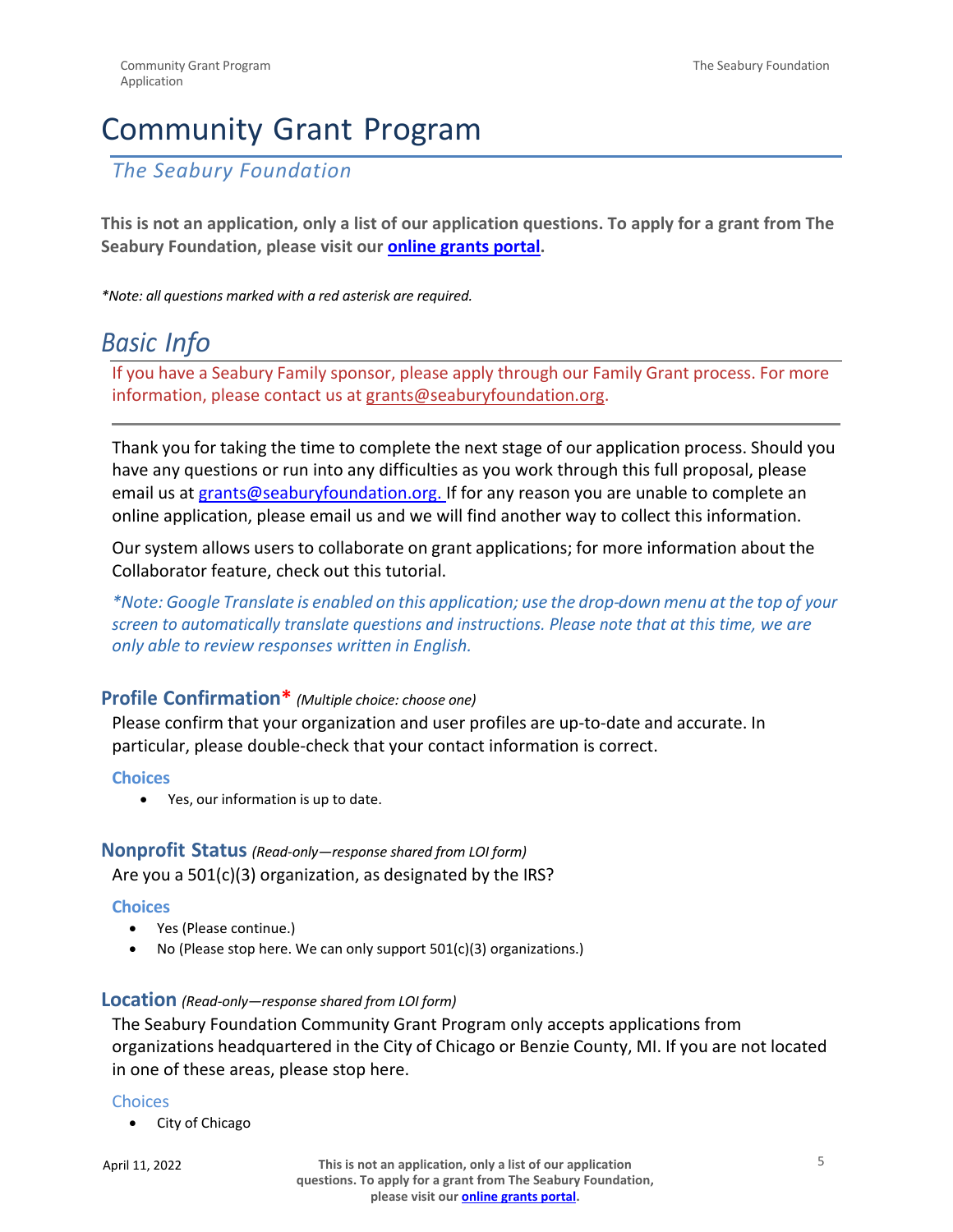Benzie County, MI

### **Programmatic Approach** *(Read-only—response shared from LOI form)*

Is education a primary component of your work? If you cannot comfortably say yes to this question, you are probably not a fit for the Seabury Foundation.

*\*Note: If you are unsure about your response, please email [grants@seaburyfoundation.org](mailto:grants@seaburyfoundation.org) to discussif you are a fit for our Community Grant Program.*

### **Choices**

- Yes
- No

### **Focus Area(s)** *(Read-only—response shared from LOI form)*

The Seabury Foundation makes grants in the six focus areas listed below. Further information on how we understand each of these is available on our [website. P](https://seaburyfoundation.org/applying-for-a-grant/)lease indicate which of the following align best with your work. Check all that apply.

#### **Choices**

- Academic Support
- Arts Enrichment
- Career Development
- Community Connection
- Environmental Sustainability
- Wellness

### **Project Name\*** *(Short text response shared from LOI form)*

Please begin your project name by indicating your location—either Chicago or Benzie followed by a colon—then enter the title of your request (one or two words summarizing your proposal). If you're seeking general operating support, enter "General Operating" as the title. If you're seeking support for a specific project or program, please enter the name of that project or program as the title.

Here are some examples:

- Chicago: General Operating
- Chicago: In-school Dance Workshop
- Benzie: General Operating
- Benzie: Community Food Pantry

## **Request Summary\*** *(Text response)*

Please provide an overview of your request: If you are requesting general operating support, consider listing where a grant from The Seabury Foundation would be most useful. If you are requesting support for a specific project or program, tell us about that work.

*\*Note: You will be able to describe your programs in greater detail later in the application.*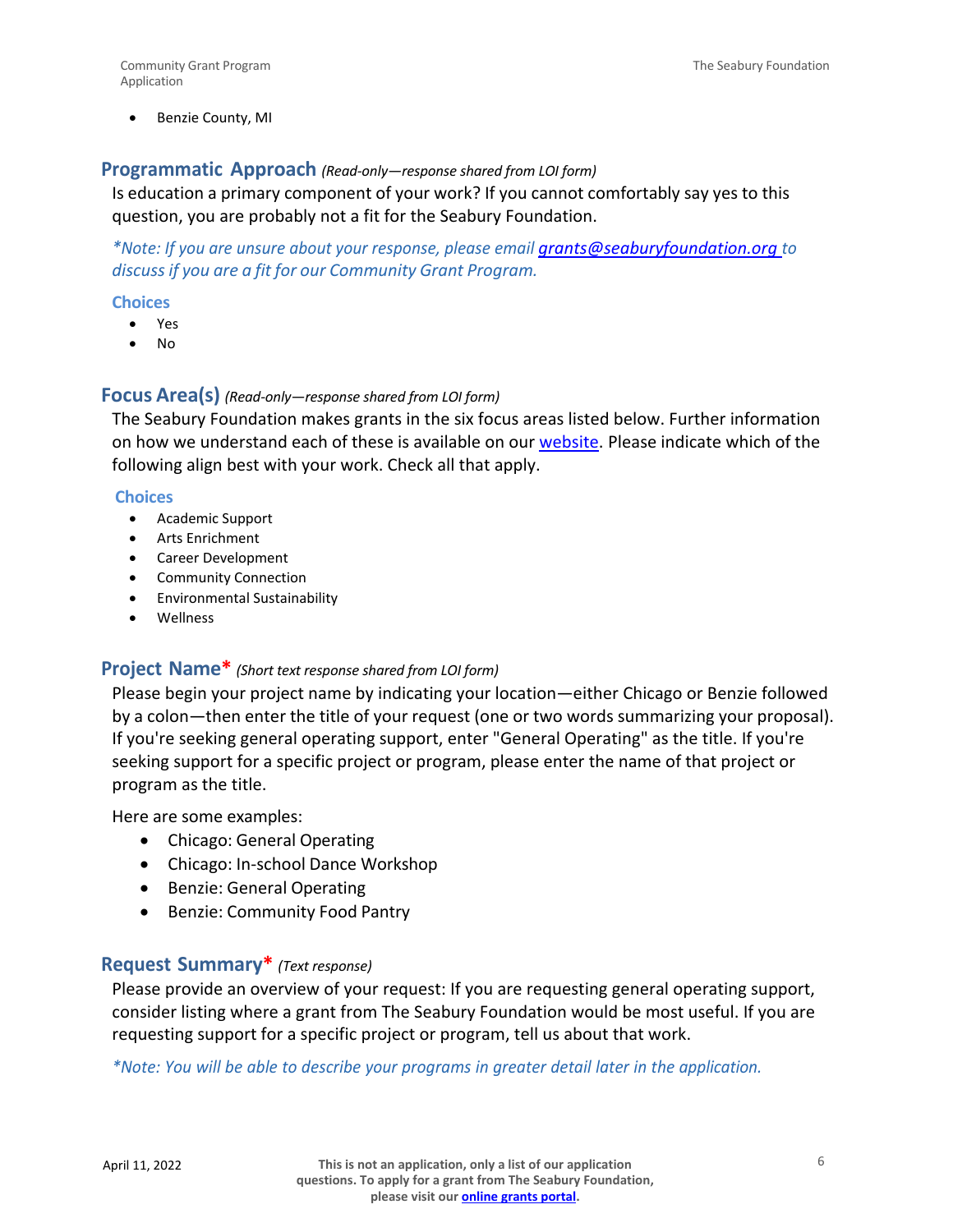### *We're just looking for a brief synopsis here.*

*This response is limited to 1,000 characters (roughly 175 words or a little over a quarter of a page single-spaced).*

### **Annual Operating Expenses\*** *(Short text response and file upload)*

Please provide the total operating expenses for your most recently completed fiscal year as a single dollar amount and upload a corresponding profit and loss statement.

# **Financial Documents\*** *(File upload)*

Please upload your most recent audited financials or most recently filed IRS Form 990. If your organization doesn't have either of these documents, please email us at [grants@seaburyfoundation.org a](mailto:grants@seaburyfoundation.org)nd we can discuss alternatives.

# *About Your Organization*

Please feel free to respond to any of these questions by sharing a weblink or by copying and pasting language from another application or your website. As indicated for various questions below, we have included character limits simply as maximums; please do not feel obligated to write up to the limit. Brevity is welcome!

If you have any questions or run into any difficulties as you complete this application, please reach out to us at [grants@seaburyfoundation.org.](mailto:grants@seaburyfoundation.org)

### **Mission, Vision, and Values\*** *(Text response)*

We know there are many ways to approach these three critical terms. At Seabury, we understand mission as "the what," vision as "the why," and values as "the how." Don't worry if your organization understands these terms differently. Please simply share whatever statement you have drafted that summarizes your organization's high-level thinking about its work. If this is already shared on your website, feel free to share a weblink.

*This response is limited to 1,500 characters (roughly 250 words or a half a page single-spaced).*

# **Organization History\*** *(Text response)*

Briefly describe your organization's history, including the year your organization was founded and significant milestones in its history. You may also choose to include any pivot points where your organization grew, adapted, or changed strategy in response to changing circumstances or learning something new.

*This response is limited to 1,500 characters (roughly 250 words or about half a page single- spaced).*

# **Program Overview\*** *(Text response)*

Describe the work of your organization. Please tell us about your programs and/or projects, including the philosophy, the method(s), and the impact(s). If you have prepared a project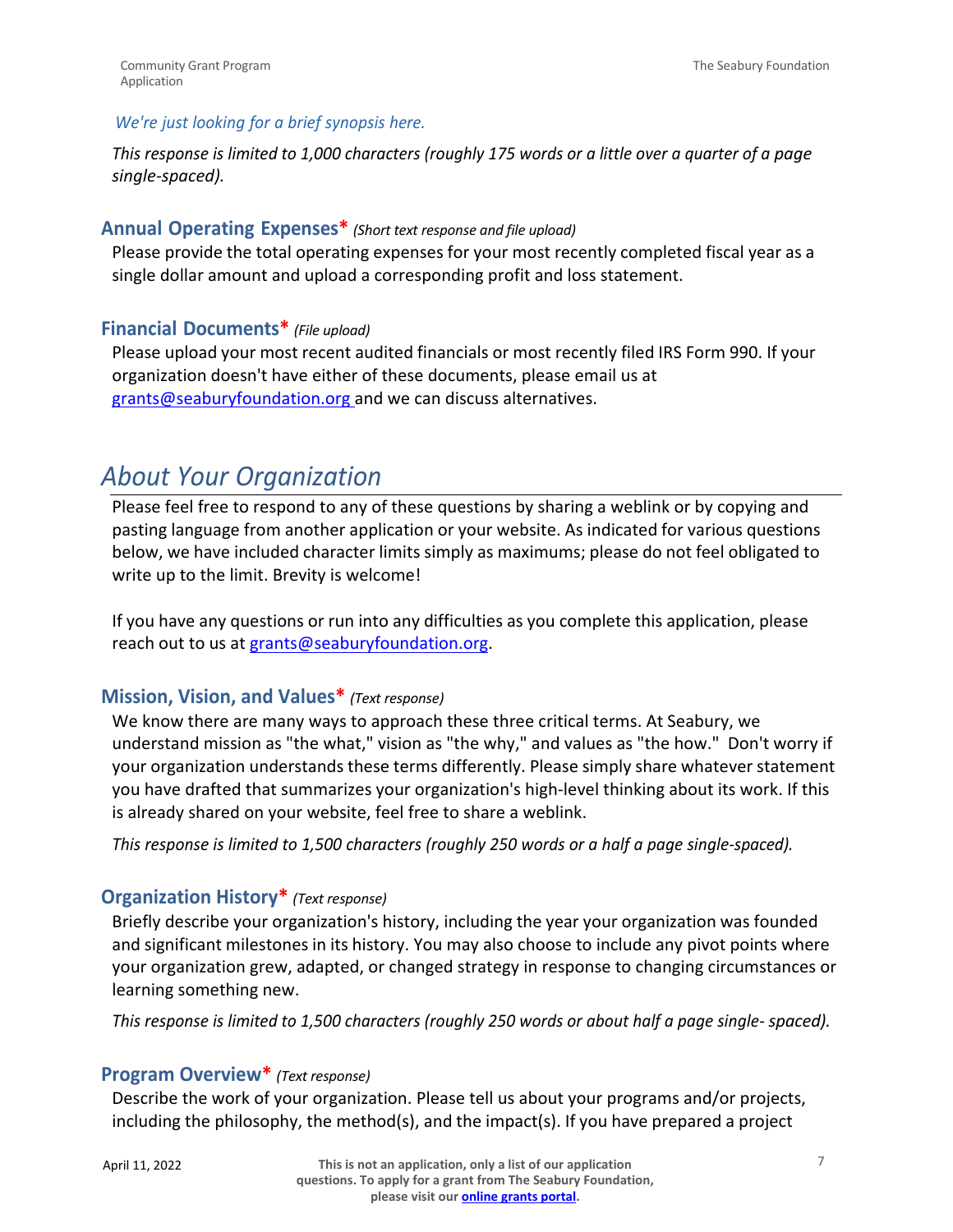description or similar statement for another funder, feel free to just copy and paste it here—a basic overview of your work is the best response to this prompt.

*\*Note: With this question, we are seeking qualitative information. Space is provided in the following question for quantitative information.*

*This response is limited to 5,000 characters (800 words or 1.5 pages single-spaced).*

# **Organization Scope and Scale (By the Numbers)\*** *(Text response)*

Please use the following questions as a starting point for your response, but do not feel obligated to respond to all of them. We're looking for the numbers that are meaningful to you.

- How many people does your organization reach?
- How many would be reached by a grant from The Seabury Foundation?
- How many contact hours do you spend annually with each program participant? Does that vary from program to program?
- Do you survey your participants? If so, what have you learned?
- What other numbers do you track?
- How do you calculate these numbers?

*\*Note: Above we asked for a description of your programsincluding the qualitative impact of your work; with this question, we're asking how you quantitatively measure yourimpact. We understand that every organization is different: some have one program or project, others have many. Again, please answerin the way that makesthe mostsense for your organization.*

*This response is limited to 1,500 characters (250 words or about half a page single-spaced).*

### **Diversity, Equity, Inclusion, & Access** *(Read-only text response shared from LOI form)*

We understand that these words mean different things to different people. Please tell us what they mean to you and how they manifest in your organization and its work. If you have a DEIA statement, please just copy and paste it below or share a link.

*\*Note: We want you to be able to respond to this important question fully, and we have* hopefully provided the space necessary to do so. You should not feel pressure to fill all this space; the *character count is not an expectation,simply a maximum. If you can say it in fewer words, great.*

*This response is limited to 3,500 characters (roughly 575 words or about 1 page single spaced).*

### **Anything else we should know?** *(Text response and file upload)*

This is totally optional; we just want to provide some space for anything we may have missed.

*This response is limited to 3,500 characters (roughly 575 words or about 1 page single-spaced).*

# *About Your Community*

The following questions ask for qualitative and quantitative data about your organization's staff and participants. Throughout this section, we ask you to share demographic information in order to understand who is applying to our grant programs and who is receiving funding. We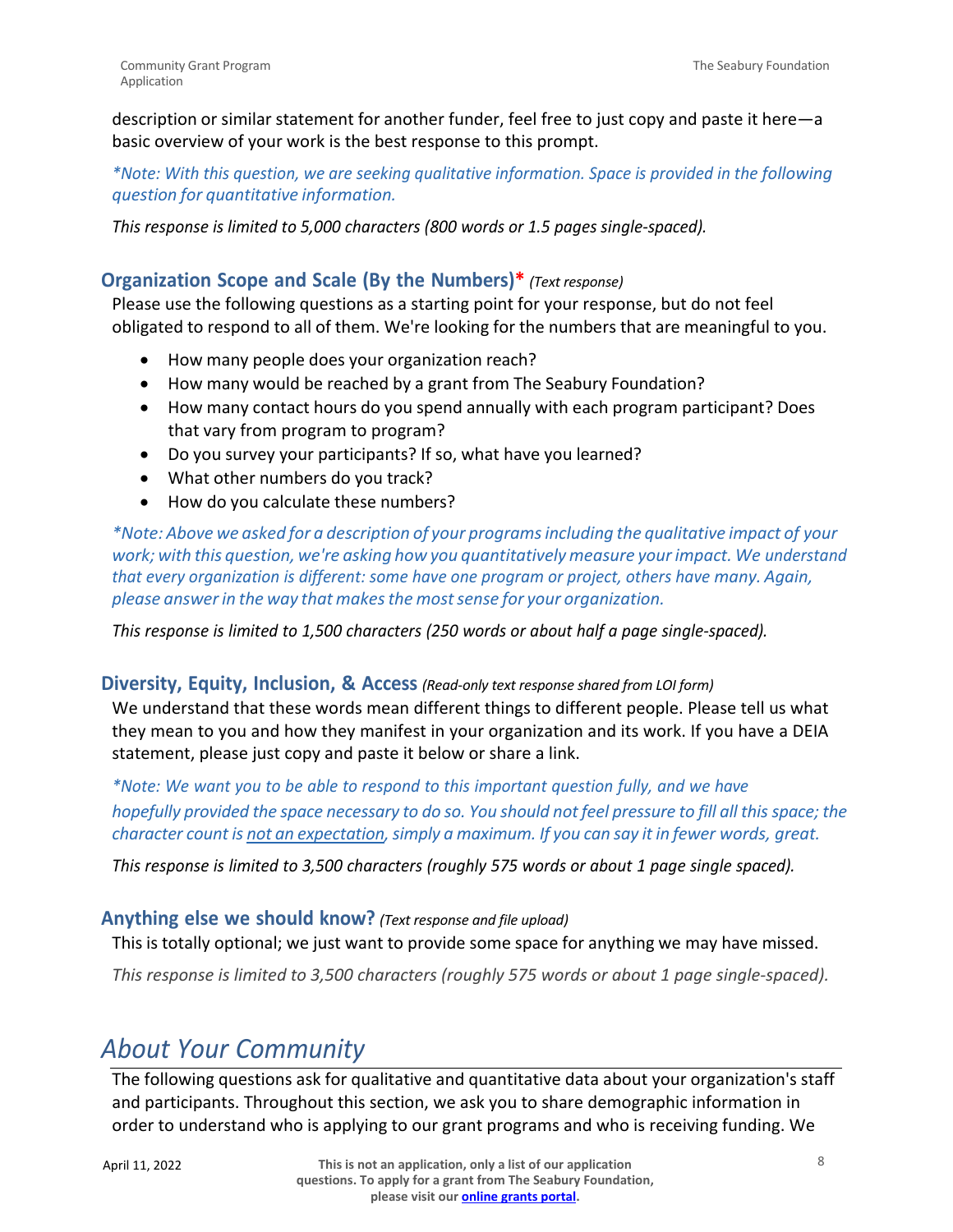recognize that the categories listed in these demographic questions are limited and incomplete. In an effort to mitigate this problem, we have offered space for you to explain your responses to each of these questions. Please do not feel obligated to write more than the minimum required to provide any context you feel we need.

# **Tell us about your participants.\*** *(Text response)*

Feel free to include demographic data, however, that information will be collected later in this section. What we're looking for here is a qualitative understanding of the people with whom you work. If your program works with distinctly different groups of participants, please describe them all.

*This response is limited to 1,500 characters (roughly 250 words or about half a page single- spaced).*

# **Describe the neighborhood(s) where your organization operates or where your participants live.\*** *(Text response)*

We understand that every organization operates differently. Some have a home base with satellite programs, some work exclusively at partner locations, others are based in the communities where they work, and so on. What we're looking for here are the characteristics of participants' home neighborhoods.

*This response is limited to 1,500 characters (roughly 250 words or about half a page single- spaced).*

# **Which age group(s) do you work with? (Check all that apply.)\*** *(Multiple-choice: choose one or more)*

We understand these categories may not be an exact fit for your organization. Please simply select the one(s) most applicable.

### **Choices**

- Infants and Toddlers (birth-2)
- Children (3-9)
- Preteens (10-12)
- Adolescents (13-18)
- Young Adults (19-25)
- Adults (26-49)
- Older Adults (50-64)
- Seniors (65+)

# **Context (Participant Ages)** *(Text response)*

If you checked more than one box above or if the box you checked doesn't capture enough detail, please briefly provide context for your answer. For example: "75% of our participants are Adolescents between the ages of 15 and 18. 20% of participants are fall within the Young Adult age range and 5% fall within the Adult age range."

*This response is limited to 500 characters (roughly 80 words).*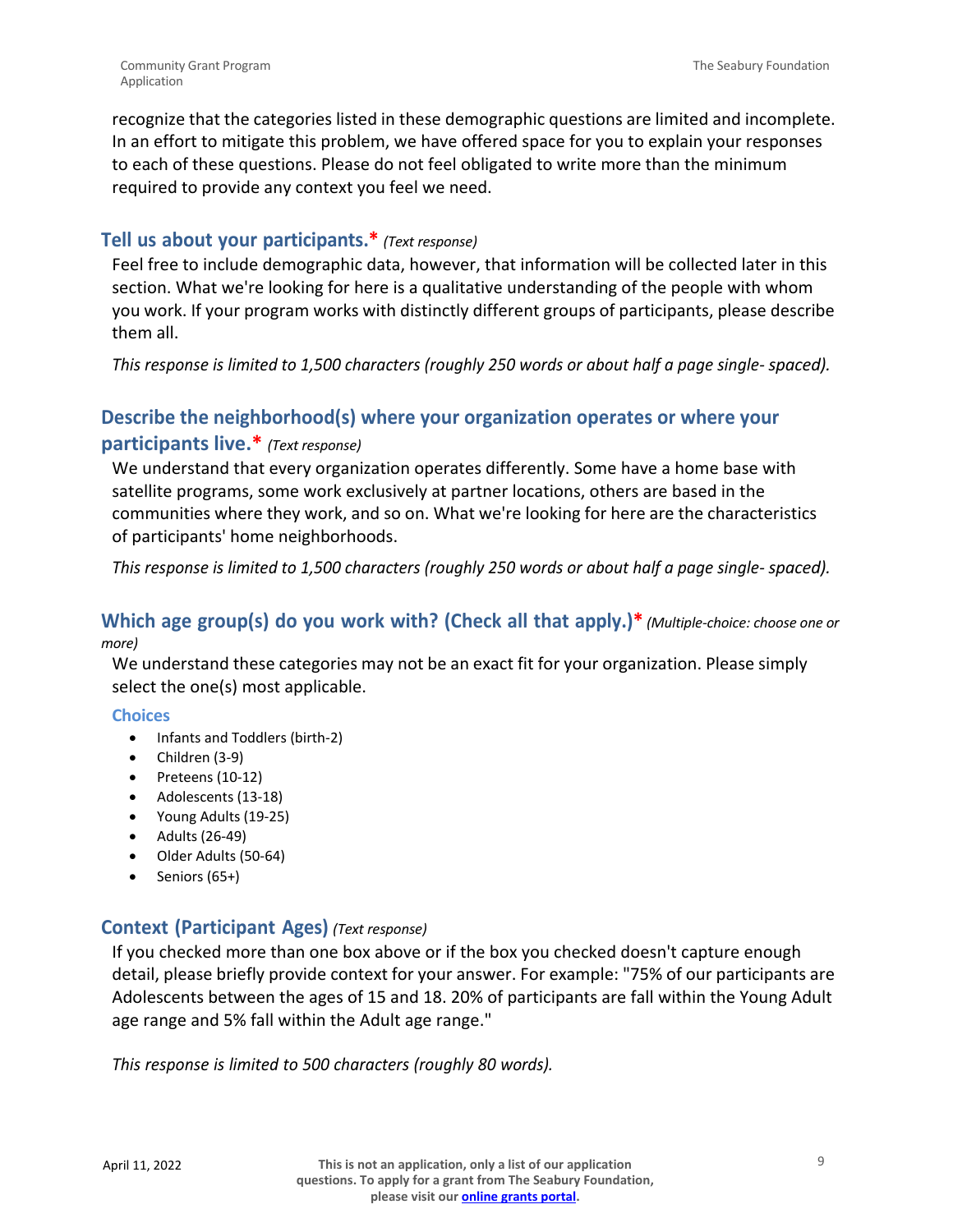# **Which racial groups do your participants identify with? (Check all that apply.)\***

*(Multiple-choice: choose one or more)*

### **Choices**

- American Indian and Alaska Native
- Asian
- Black or African American
- Hispanic/Latinx
- Native Hawaiian and Other Pacific Islander
- White
- Participant racial identity is not something our organization tracks.

# **Context (Participant Racial Identification)** *(Text response)*

If you checked more than one box above, if the box you checked doesn't capture enough detail, or if you don't track racial identity of participants, please briefly provide context for your answer. For example: "50% of our participants identify as Black, 30% identify as multi-racial, and 20% identify as a race not listed here or chose not to disclose in our survey."

*This response is limited to 500 characters (roughly 80 words).*

# **Do you work with participants experiencing poverty?\*** *(Multiple-choice: choose one)*

## **Choices**

- Yes
- No
- Participant income is not something our organization tracks.

# **Context (Participant Income-Level)** *(Text response)*

If you wish to contextualize your answer above or if you don't track the income-level of participants, please briefly provide context for your answer.

*This response is limited to 500 characters (roughly 80 words).*

# **Any other significant participant demographic information to share?** *(Text response) This response is limited to 1,500 characters (roughly 250 words or about half a page single- spaced).*

# **Tell us about your team.\*** *(Text response)*

Who's carrying out the work of your organization? How are they qualified to do so?

We understand qualifications to describe not only "formal" certifications such as licenses, trainings, and degrees, but also life experience and embodied knowledge. We are interested in a holistic picture of what your staff bring to the work. Feel free to answer this prompt in the way that makes the most sense to you.

*This response is limited to 1,500 characters (roughly 250 words or about a half a page single- spaced).*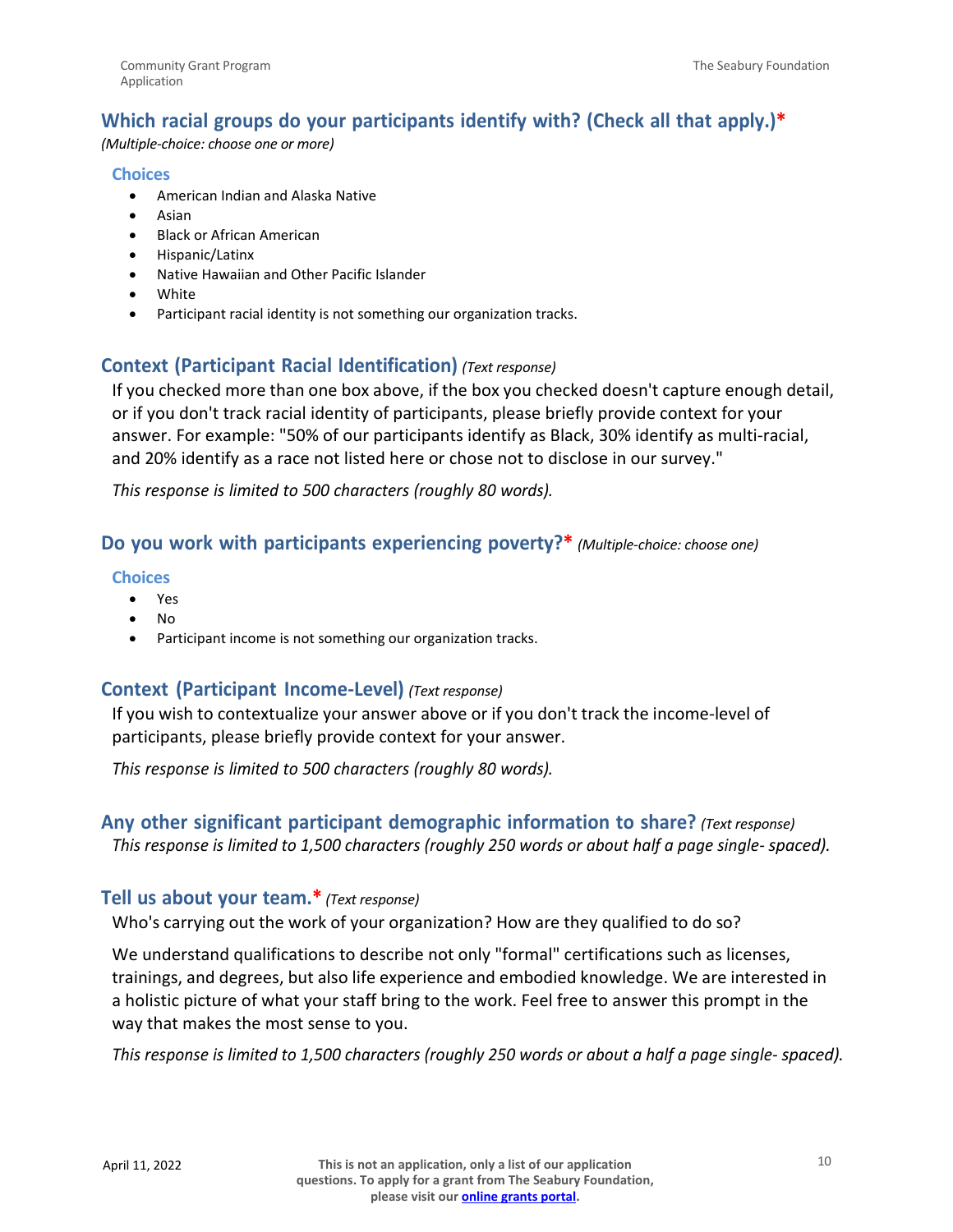# **Which racial group(s) does your Executive Director identify with?\*** *(Multiple-choice: choose*

#### *one or more)*

### Check all that apply.

*\*Note: If your organization has a shared leadership structure, please explain below.*

### **Choices**

- American Indian and Alaska Native
- Asian
- Black or African American
- Hispanic/Latinx
- Native Hawaiian and Other Pacific Islander
- White
- An identity not listed here

# **Context (Leadership Racial Identity)** *(Text response)*

Please use this space to briefly describe the racial demographics of your board. If necessary, you may also explain your response to the above.

*This response is limited to 1,500 characters (roughly 250 words or half a page single-spaced).*

# **Which racial groups do your team members identify with?\*** *(multiple choice: checkboxes)*

### **Choices**

- American Indian and Alaska Native
- Asian
- Black or African American
- Hispanic/Latinx
- Native Hawaiian and Other Pacific Islander
- White
- Participant racial identity is not something our organization tracks.

# **Context (Staff Racial Identity)** *(Text response)*

Please briefly provide context for your answer. If more than one box was checked (and you are able to do so), please provide us with the percentage of staff that identify with each group selected. Wherever possible, please be sure to include information about part-time, contracted, and volunteer staff members.

*This response is limited to 500 characters (roughly 80 words).*

# **Any other significant staff demographic information to share?** *(Text response)*

*This response is limited to 1,500 characters (roughly 250 words or about half a page single- spaced).*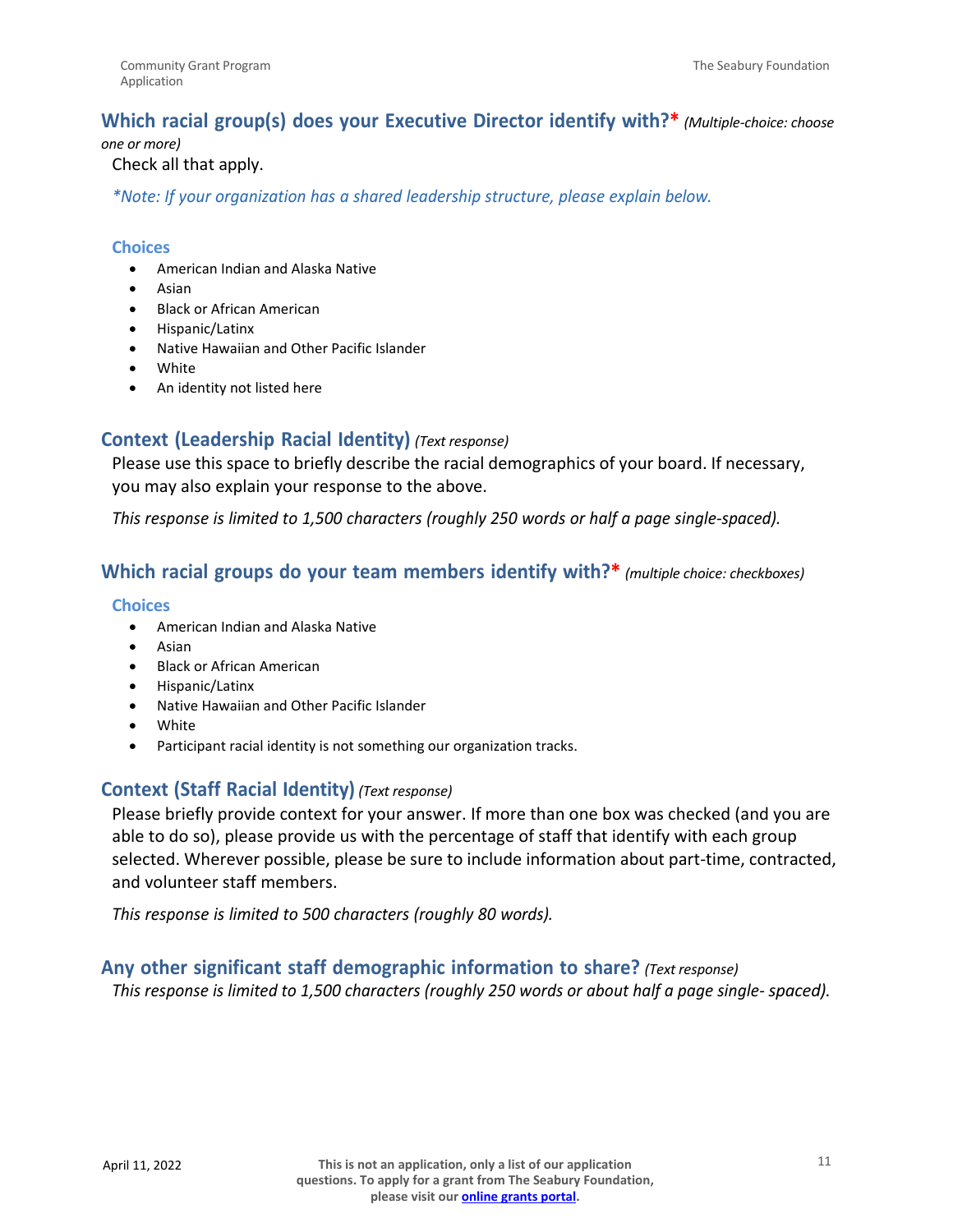# *Neighborhood Info (Chicago applicants only)*

**Note for Chicago applicants:** Though the system will allow you to submit your application without completing these questions, this section is required. If any answers are missing, your application will be considered incomplete. We appreciate your efforts in completing this additional section—thank you.

### Please indicate in which of the following neighborhood(s) your organization operates.

### **Far South Side** *(Multiple-choice: choose one or more)*

### **Choices**

- None of the below
- Avalon Park (Avalon Park, Marynook, Stony Island Park)
- Burnside
- Calumet Heights (Calumet Heights, Pill Hill)
- Chatham (Chatham, West Chesterfield)
- East Side
- Hegewisch
- Pullman (Cottage Grove Heights, Pullman)
- Riverdale (Altgeld Gardens, Eden Green, Golden Gate, Riverdale)
- Roseland (Fernwood, Princeton Park, Roseland)
- South Chicago
- South Deering (Jeffrey Manor, South Deering)
- West Pullman

### **Far Southwest Side** *(Multiple-choice: choose one or more)*

### **Choices**

- None of the below
- Ashburn (Ashburn, Ashburn Estates, Beverly View, Crestline, Parkview, Scottsdale, Wrightwood)
- Auburn Gresham (Auburn Gresham, Gresham)
- Beverly (Beverly, West Beverly)
- Morgan Park (Beverly Woods, Kennedy Park, Morgan Park, West Morgan Park)
- Mount Greenwood (Mount Greenwood, Talley's Corner)
- Washington Heights (Brainerd, Longwood Manor, Washington Heights)

### **Southwest Side** *(Multiple-choice: choose one or more)*

#### **Choices**

- None of the below
- Archer Heights
- Brighton Park
- Chicago Lawn (Chicago Lawn, Lithuanian Plaza, Marquette Park)
- Clearing (Chrysler Village, Clearing)
- Englewood (Englewood, Hamilton Park)
- Gage Park
- Garfield Ridge (Garfield Ridge, Le Claire Courts, Sleepy Hollow, Vittum Park)
- McKinley Park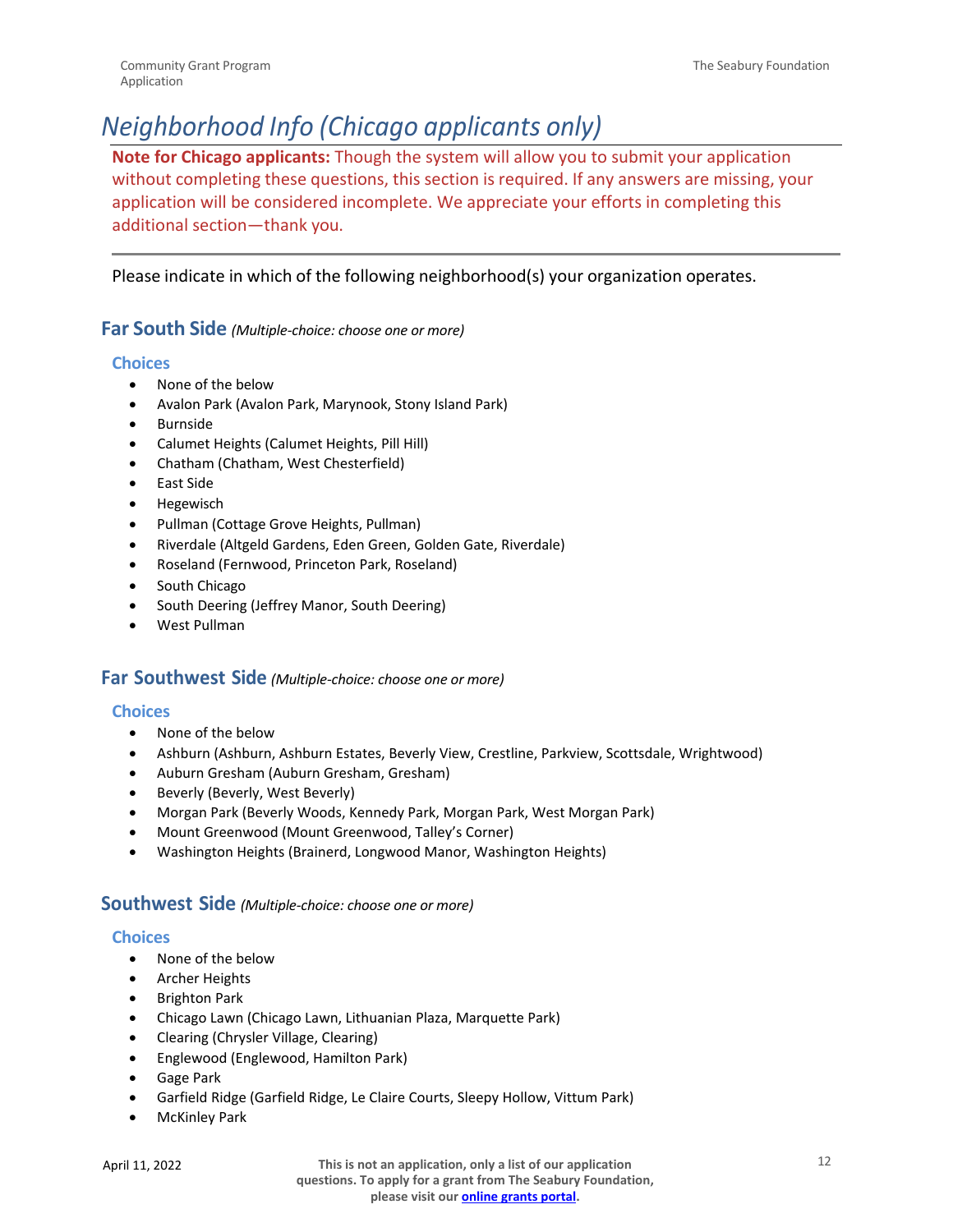Community Grant Program Application

- New City (Back of the Yards, Canaryville, New City)
- West Elsdon
- West Englewood
- West Lawn (Ford City, West Lawn)

### **South Side** *(Multiple-choice: choose one or more)*

### **Choices**

- None of the below
- Armour Square (Armour Square, Chinatown, Wentworth Gardens)
- **Bridgeport**
- Douglas (Bronzeville, Douglas, Groveland Park, Lake Meadows, Prairie Shores, South Commons)
- Fuller Park
- Grand Boulevard
- Greater Grand Crossing (Grand Crossing, Greater Grand Crossing, Park Manor)
- Hyde Park
- Kenwood
- Oakland
- South Shore (Jackson Park Highlands, South Shore)
- Washington Park
- Woodlawn

### **West and Near West Side** *(Multiple-choice: choose one or more)*

### **Choices**

- None of the below
- Austin (Austin, Galewood, The Island)
- East Garfield Park (East Garfield Park, Fifth City)
- Humboldt Park
- Lower West Side (Heart of Chicago, Lower West Side, Pilsen)
- Near West Side (Columbus Circle, Greektown, Little Italy, Medical Center, Tri-Taylor, Fulton River)
- North Lawndale
- South Lawndale (Little Village, South Lawndale, Marshall Square)
- West Garfield Park
- West Town (East Village, Noble Square, Ukrainian Village, Smith Park, Wicker Park)

# **Central, Near North, and Near South Side** *(Multiple-choice: choose one or more)*

#### **Choices**

- None of the below
- Loop (The Loop, New Eastside, Printer's Row, South Loop)
- Near North (Cabrini-Green, Dearborn Parkway, Goose Island, Old Town, River North, State Parkway)
- Near South Side (Dearborn Park, Museum Park, Central Station, Prairie Avenue Historic District)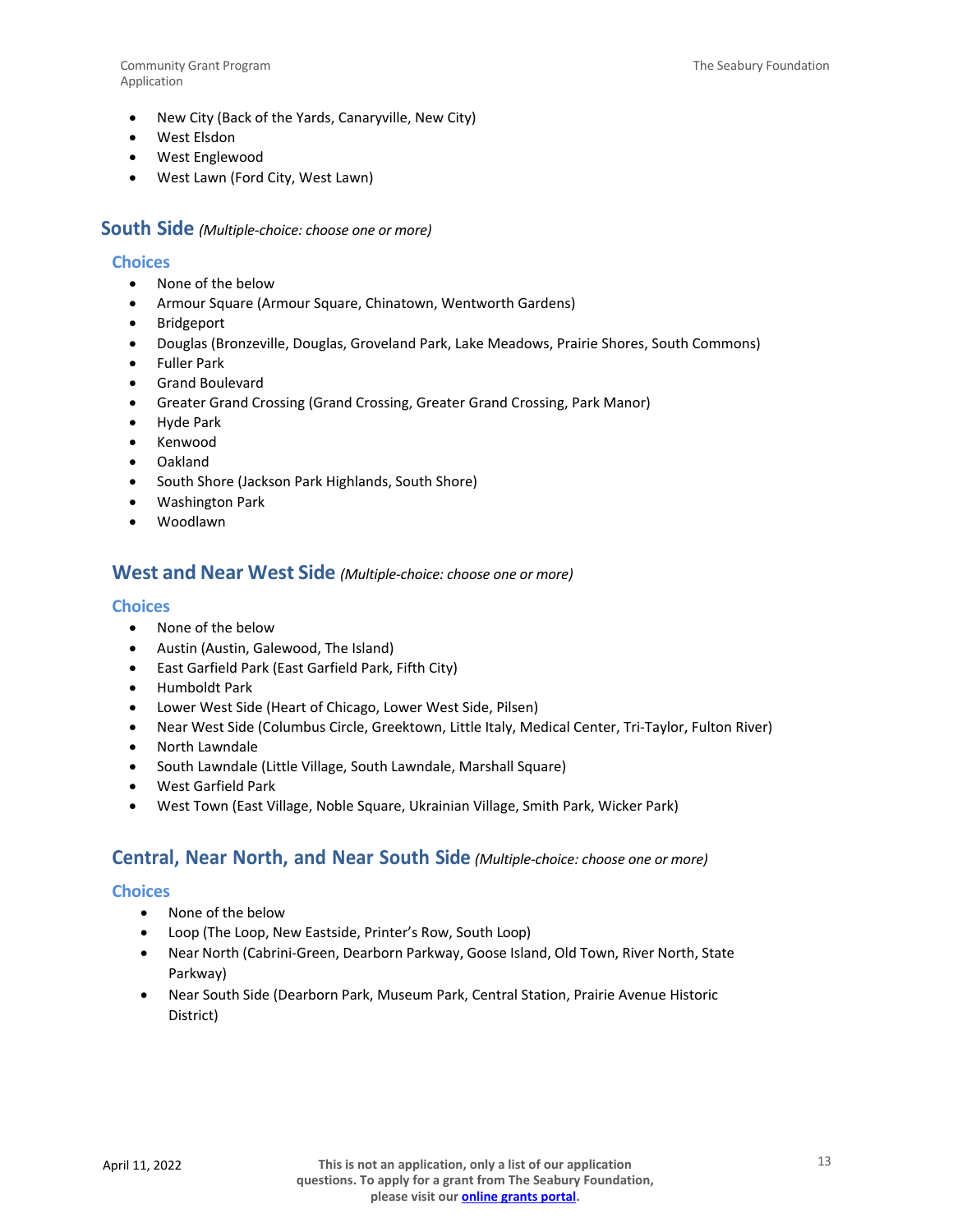### **North Side** *(Multiple-choice: choose one or more)*

### **Choices**

- None of the below
- Avondale (Avondale, Jackowo, WacÅ?awowo)
- Lakeview (Lake View East, North Halsted, West Lakeview, Wrigleyville)
- Lincoln Park (DePaul, Old Town Triangle, Park West, Ranch Triangle, Sheffield Neighbors, Wrightwood)
- Logan Square (Logan Square, Bucktown, Palmer Square)
- North Center (Northcenter, Roscoe Village, Saint Ben's)

### **Northwest Side** *(Multiple-choice: choose one or more)*

### **Choices**

- None of the below
- Belmont Cragin (Brickyard, Cragin, Hanson Park)
- Dunning (Belmont Heights, Belmont Terrace, Dunning, Irving Woods, Schorsch Village)
- Hermosa (Belmont Gardens, Hermosa, Kelvyn Park)
- Irving Park (Irving Park, Kilbourn Park, Old Irving Park, The Villa)
- Montclare
- Portage Park (Portage Park, Six Corners)

### **Far North Side** *(Multiple-choice: choose one or more)*

### **Choices**

- None of the below
- Albany Park (Albany Park, Mayfair, North Mayfair, Ravenswood Manor)
- Edgewater (Andersonville, Edgewater, Edgewater Glen, Epic, Lakewood/Balmoral)
- Edison Park
- Forest Glen (Edgebrook, Forest Glen, Middle Edgebrook, Sauganash, Wildwood)
- Jefferson Park (Gladstone Park, Jefferson Park)
- Lincoln Square (Bowmanville, Budlong Woods, Lincoln Square, Ravenswood, Ravenswood Gardens)
- North Park (Hollywood Park, North Park, Pulaski Park)
- Norwood Park (Big Oaks, Norwood Park, Old Norwood, Oriole Park, Union Ridge)
- O'Hare (O'Hare, Schorsch Forest View)
- Rogers Park (Loyola, Rogers Park))
- Uptown (Clarendon Park, Buena Park, New Chinatown, Sheridan Park, Uptown)
- West Ridge (Nortown, Peterson Park, Rosehill, West Ridge, West Rogers Park)

## **Are you headquartered in the neighborhood(s) where you conduct programs?** *(Multiplechoice: choose one)*

#### **Choices**

- Yes
- $N<sub>0</sub>$